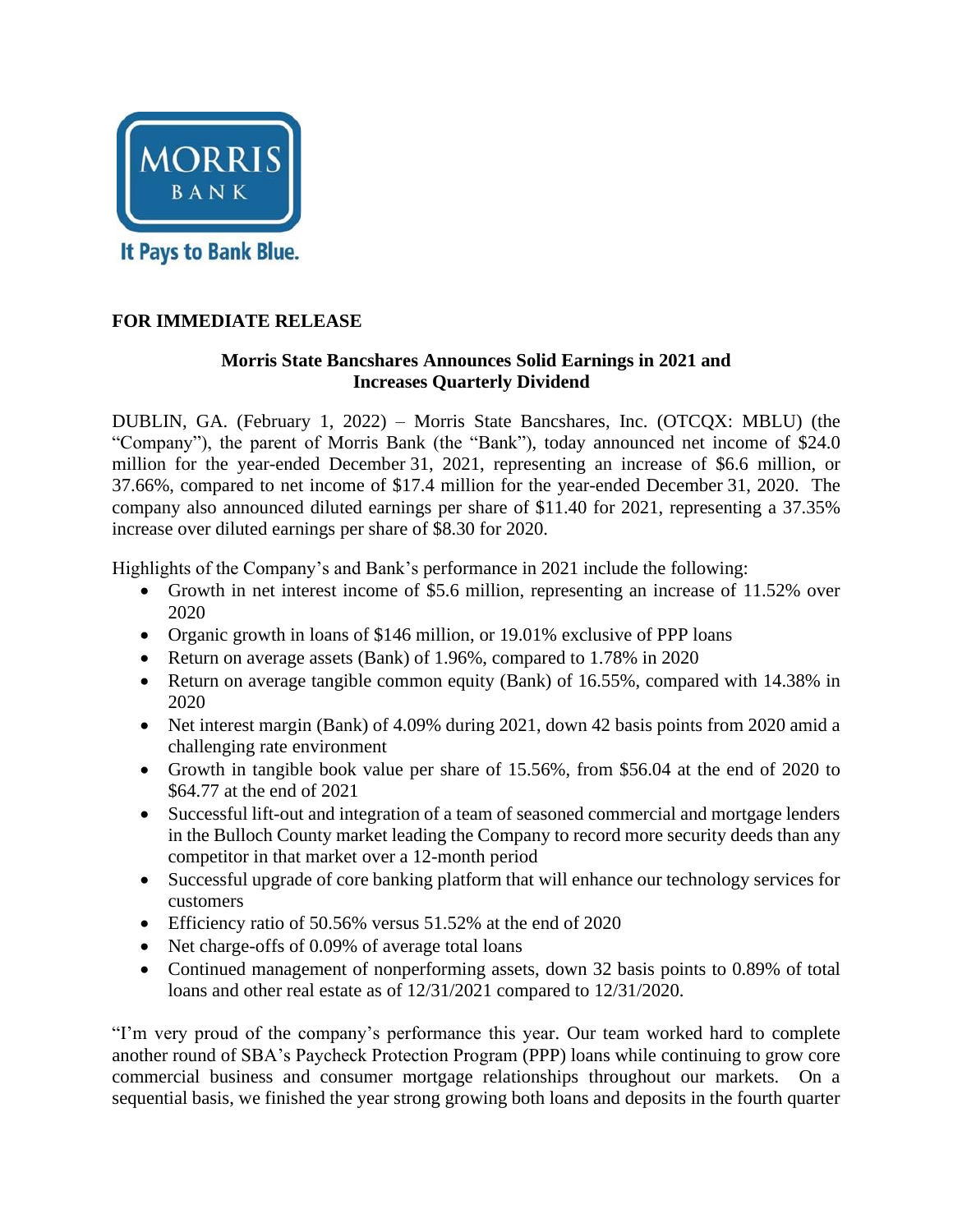producing strong net interest income capping off a very strong performance for the year," said Spence Mullis, President and CEO.

The Company's total shareholders' equity increased 14.56% to \$148.3 million as of December 31, 2021, as compared to \$129 million as of December 31, 2020. Tangible book value per share increased to \$64.77 as of December 31, 2021, a 15.56% increase or \$8.73 per share from December 31, 2020. On January 24, 2022, the board of directors approved an increase in its first quarter dividend to \$0.44 per share payable on or about March 15, 2022 to all shareholders of record as of February 15, 2022.

Net interest income before provision for loan losses for the year-ended December 31, 2021 and December 31, 2020 was \$54.4 million and \$48.8 million respectively, an increase of \$5.6 million, or 11.52%. The Bank's net interest margin for the year-ended December 31, 2021 was 4.09%, which was a decline from 4.51% for the year-ended December 31, 2020. The Bank's cost of funds declined from 0.52% for the year-ended December 31, 2020 to 0.20% for the year-ended December 31, 2021.

"As the Federal Reserve is expected to dial back its accommodative monetary policy via rate hikes and tapering of its net asset purchases in the coming quarters, our management team is focused on offering prudent terms to both our borrowers and depositors and growing non-interest-bearing deposits further in order to maintain a solid net interest margin," said Mullis.

Provision for loan losses was \$2.0 million for the year ended December 31, 2021, versus \$3.6 million for the year ended December 30, 2020. The Bank's reserve as a percentage of total loans remained at 1.30% for the year ended December 31, 2021, as it was on December 31, 2020. The Bank's adversely classified coverage ratio was 8.74% as of December 31, 2021, as compared to 8.76% as of December 31, 2020. The Bank's non-performing assets to total loans and other real estate declined from 1.21% as of December 31, 2020, to 0.89% as of December 31, 2021.

Noninterest expense increased 9.75%, or \$2.7 million, to \$30.9 million for the year ended December 31, 2021, versus \$28.1 million as of December 31, 2020. Most of this increase was related to salaries and employee benefits as the labor market remains tight.

#### **Forward-looking Statements**

Certain statements contained in this release may not be based on historical facts and are forwardlooking statements. These forward-looking statements may be identified by their reference to a future period or periods or by the use of forward-looking terminology such as "anticipate," "believe," "estimate," "expect," "may," "might," "will," "would," "could" or "intend." We caution you not to place undue reliance on the forward-looking statements contained in this news release, in that actual results could differ materially from those indicated in such forward-looking statements as a result of a variety of factors, including, among others, the business and economic conditions; risks related to the integration of acquired businesses and any future acquisitions; changes in management personnel; interest rate risk; ability to execute on planned expansion and organic growth; credit risk and concentrations associated with the Company's loan portfolio; asset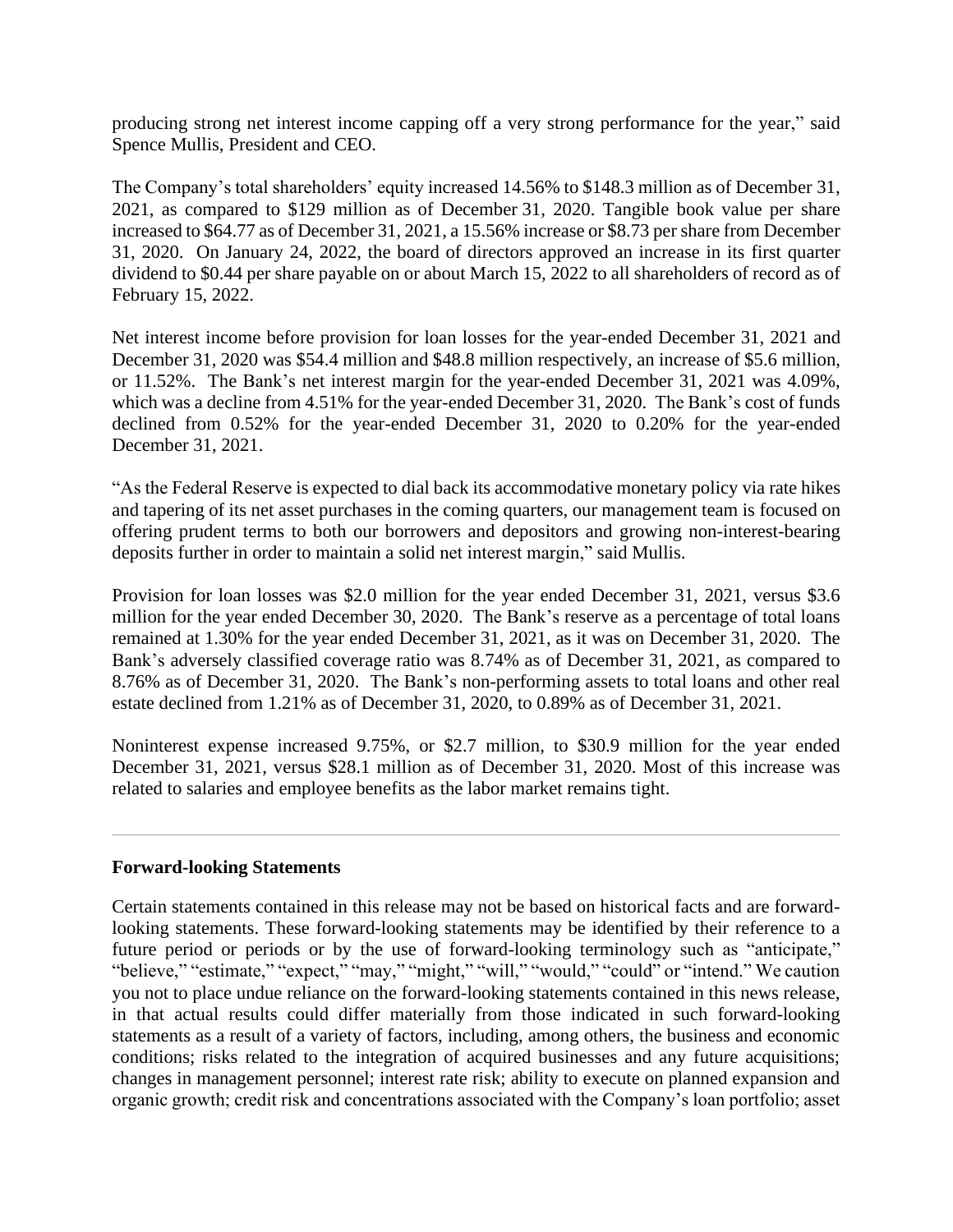quality and loan charge-offs; inaccuracy of the assumptions and estimates management of the Company makes in establishing reserves for probable loan losses and other estimates; lack of liquidity; impairment of investment securities, goodwill or other intangible assets; the Company's risk management strategies; increased competition; system failures or failures to prevent breaches of our network security; changes in federal tax law or policy; the impact of recent and future legislative and regulatory changes; and increases in capital requirements. We undertake no obligation to update these forward-looking statements to reflect events or circumstances that occur after the date of this news release.

CONTACT: Morris State Bancshares Chris Bond Chief Financial Officer 478-272-5202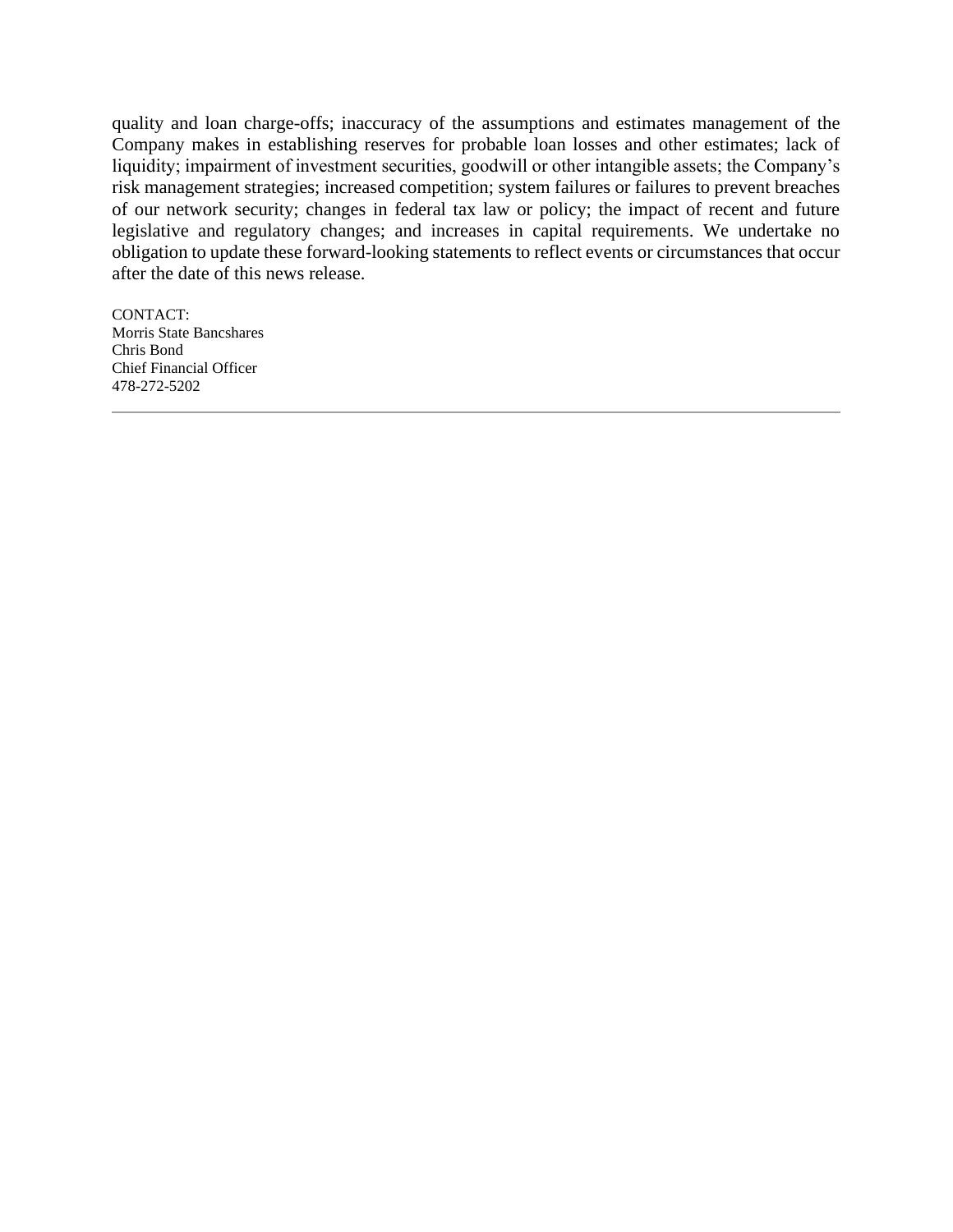## MORRIS STATE BANCSHARES, INC. **AND SUBSIDIARIES**

### **Consolidating Balance Sheet** December 31, 2021



|                                                   | December 31,                  | December 31,     |                  | % Change    |
|---------------------------------------------------|-------------------------------|------------------|------------------|-------------|
|                                                   | 2021                          | 2020             | <b>Change</b>    |             |
|                                                   | (Unaudited)                   | (Unaudited)      |                  |             |
| <b>ASSETS</b>                                     |                               |                  |                  |             |
| Cash and due from banks                           | $\mathbb{S}$<br>162,649,843   | \$<br>56,290,263 | 106,359,580<br>S | 188.95%     |
| Federal funds sold                                | 14,278,248                    | 93,200,409       | (78, 922, 161)   | $-84.68%$   |
| Total cash and cash equivalents                   | 176,928,091                   | 149,490,672      | 27,437,419       | 18.35%      |
| Interest-bearing time deposits in other banks     | 350,000                       | 350,000          |                  | $0.00\%$    |
| Securities available for sale, at fair value      | 244,979,034                   | 205, 427, 671    | 39,551,363       | 19.25%      |
| Securities held to maturity, at cost              | 11,123,253                    | 12,730,837       | (1,607,584)      | (12.63%)    |
| Federal Home Loan Bank stock, restricted, at cost | 624,300                       | 899,700          | (275, 400)       | $(30.61\%)$ |
| Loans, net of unearned income                     | 926,226,134                   | 837, 333, 161    | 88,892,973       | 10.62%      |
| Less-allowance for loan losses                    | (12,008,416)                  | (10, 781, 434)   | (1,226,982)      | 11.38%      |
| Loans, net                                        | 914,217,718                   | 826,551,727      | 87,665,991       | 10.61%      |
| Bank premises and equipment, net                  | 14,938,591                    | 15,348,697       | (410, 106)       | $-2.67%$    |
| ROU assets for operating lease, net               | 1,239,826                     | 641,008          | 598,818          | 93.42%      |
| Goodwill                                          | 9,361,704                     | 9,361,770        | (66)             | $0.00\%$    |
| Intangible assets, net                            | 2,369,390                     | 2,717,311        | (347, 921)       | $-12.80%$   |
| Other real estate and foreclosed assets           | 5,332,096                     | 141,255          | 5,190,841        | 3674.80%    |
| Accrued interest receivable                       | 4,647,197                     | 4,763,849        | (116,652)        | $-2.45%$    |
| Cash surrender value of life insurance            | 13,977,951                    | 13,620,443       | 357,508          | 2.62%       |
| Other assets                                      | 11,014,182                    | 7,370,992        | 3,643,190        | 49.43%      |
| <b>Total Assets</b>                               | 1,411,103,333<br><sup>S</sup> | \$1,249,415,932  | S<br>161,687,401 | 12.94%      |

#### **LIABILITIES AND SHAREHOLDERS' EQUITY**

| Deposits:                                         |                              |                    |                   |           |
|---------------------------------------------------|------------------------------|--------------------|-------------------|-----------|
| Non-interest bearing                              | $\mathcal{S}$<br>337,810,442 | 282,746,775<br>\$. | \$.<br>55,063,667 | 19.47%    |
| Interest bearing                                  | 886,394,003                  | 804,440,237        | 81,953,766        | 10.19%    |
|                                                   | 1,224,204,445                | 1,087,187,012      | 137,017,433       | 12.60%    |
| Other borrowed funds                              | 28,752,079                   | 28,677,477         | 74,602            | 0.26%     |
| Lease liability for operating lease               | 1,239,826                    | 641,008            | 598,818           | 93.42%    |
| Accrued interest payable                          | 134,392                      | 269,880            | (135, 488)        | $-50.20%$ |
| Accrued expenses and other liabilities            | 8,513,648                    | 3,221,471          | 5,292,177         | 164.28%   |
| <b>Total liabilities</b>                          | 1,262,844,390                | 1,119,996,848      | 142,847,542       | 12.75%    |
| Shareholders' Equity:                             |                              |                    |                   |           |
| Common stock                                      | 2,159,148                    | 2,144,766          | 14,382            | 0.67%     |
| Paid in capital surplus                           | 40,349,139                   | 39,292,064         | 1,057,075         | 2.69%     |
| Retained earnings                                 | 80,075,546                   | 65,858,082         | 14,217,464        | 21.59%    |
| Current year earnings                             | 23,964,290                   | 17,407,988         | 6,556,302         | 37.66%    |
| Accumulated other comprehensive income (loss)     | 3,404,364                    | 6,381,381          | (2,977,017)       | $-46.65%$ |
| Treasury Stock, at cost 51,291                    | (1,693,544)                  | (1,665,197)        | (28, 347)         | 1.70%     |
| Total shareholders' equity                        | 148,258,943                  | 129,419,084        | 18,839,859        | 14.56%    |
| <b>Total Liabilities and Shareholders' Equity</b> | 1,411,103,333<br>S.          | \$1,249,415,932    | 161,687,401       | 12.94%    |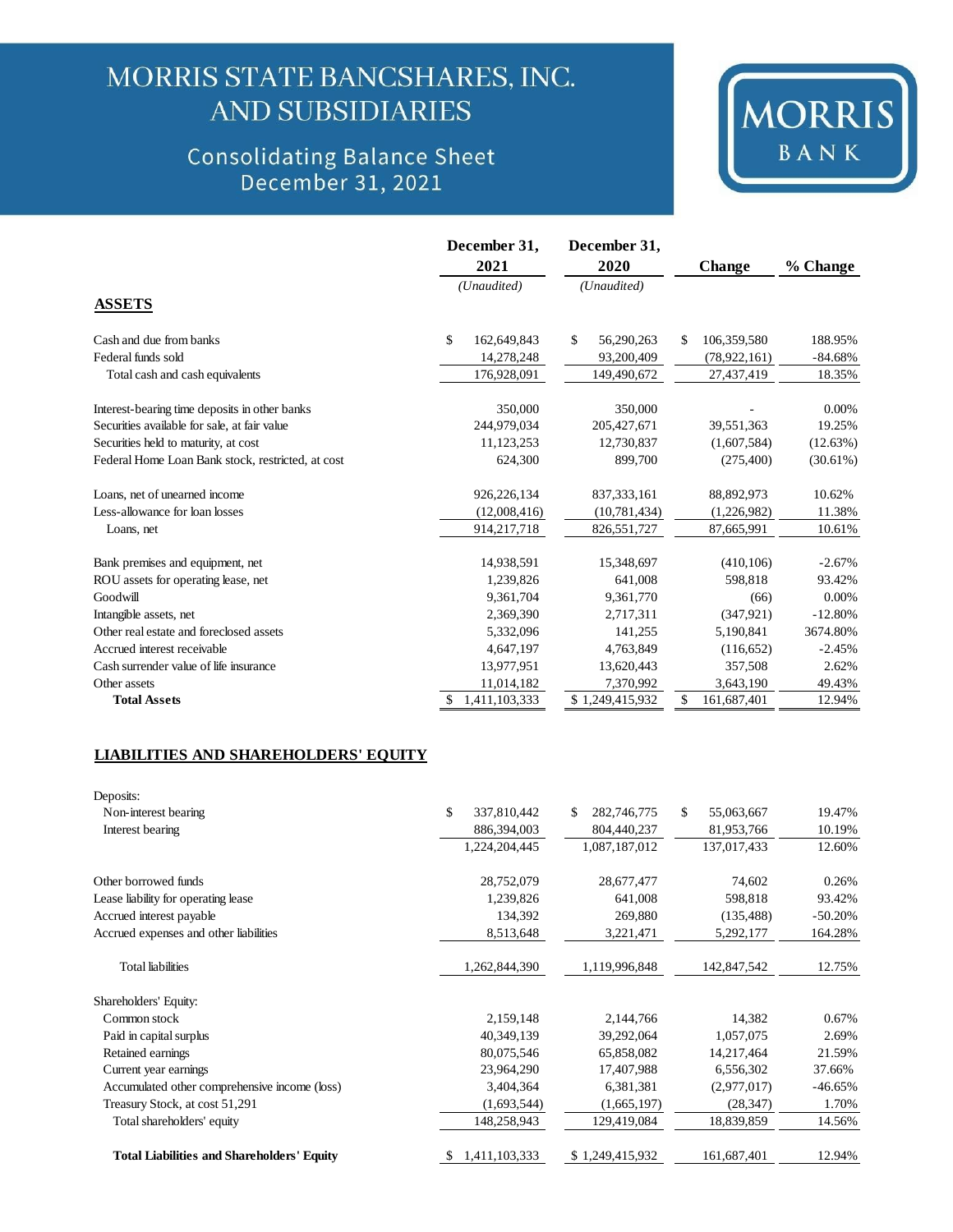## MORRIS STATE BANCSHARES, INC. **AND SUBSIDIARIES**

# Consolidating Statement of Income<br>December 31, 2021



|                                                                 |                           |             | December 31, December 31, |             |    |               |             |
|-----------------------------------------------------------------|---------------------------|-------------|---------------------------|-------------|----|---------------|-------------|
|                                                                 |                           | 2021        |                           | 2020        |    | Change        | % Change    |
|                                                                 |                           | (Unaudited) |                           | (Unaudited) |    |               |             |
| <b>Interest and Dividend Income:</b>                            |                           |             |                           |             |    |               |             |
| Interest and fees on loans                                      | \$                        | 52,043,715  | \$                        | 50,465,805  | \$ | 1,577,910     | 3.13%       |
| Interest income on securities                                   |                           | 5,895,358   |                           | 4,015,455   |    | 1,879,903     | 46.82%      |
| Income on federal funds sold                                    |                           | 74,911      |                           | 103,208     |    | (28, 297)     | $-27.42%$   |
| Income on time deposits held in other banks                     |                           | 130,572     |                           | 286,418     |    | (155, 846)    | $-54.41%$   |
| Other interest and dividend income                              |                           | 177,004     |                           | 59,919      |    | 117,085       | 195.41%     |
| Total interest and dividend income                              |                           | 58,321,560  |                           | 54,930,805  |    | 3,390,755     | 6.17%       |
| <b>Interest Expense:</b>                                        |                           |             |                           |             |    |               |             |
| Deposits                                                        |                           | 2,338,787   |                           | 5,037,818   |    | (2,699,031)   | $-53.58%$   |
| Interest on other borrowed funds                                |                           | 1,559,428   |                           | 1,091,607   |    | 467,821       | 42.86%      |
| Interest on federal funds purchased                             |                           |             |                           | 72          |    | (72)          | $-100.00\%$ |
| Total interest expense                                          |                           | 3,898,215   |                           | 6,129,497   |    | (2, 231, 282) | $-36.40%$   |
| Net interest income before provision for loan losses            |                           | 54,423,345  |                           | 48,801,308  |    | 5,622,037     | 11.52%      |
| Less-provision for loan losses                                  |                           | 2,000,000   |                           | 3,635,000   |    | (1,635,000)   | $-44.98%$   |
| Net interest income after provision for loan losses             |                           | 52,423,345  |                           | 45,166,308  |    | 7,257,037     | 16.07%      |
| <b>Noninterest Income:</b>                                      |                           |             |                           |             |    |               |             |
| Service charges on deposit accounts                             |                           | 1,983,721   |                           | 1,951,399   |    | 32,322        | 1.66%       |
| Other service charges, commisions and fees                      |                           | 1,600,219   |                           | 1,282,853   |    | 317,366       | 24.74%      |
| Gain on sales and calls of securities                           |                           | 299,870     |                           | 46,323      |    | 253,547       | 547.35%     |
| Gain on sale of loans                                           |                           | 37,683      |                           | 187,006     |    | (149, 323)    | $-79.85%$   |
| Gain on sales of premises and equipment                         |                           |             |                           | 4,000       |    | (4,000)       | $-100.00\%$ |
| Increase in CSV of life insurance                               |                           | 357,508     |                           | 372,060     |    | (14, 552)     | $-3.91%$    |
| Other income                                                    |                           | 380,138     |                           | 366,850     |    | 13,288        | 3.62%       |
| Total noninterest income                                        |                           | 4,659,139   |                           | 4,210,491   |    | 448,648       | 10.66%      |
| <b>Noninterest Expense:</b>                                     |                           |             |                           |             |    |               |             |
| Salaries and employee benefits                                  |                           | 18,241,891  |                           | 16,656,208  |    | 1,585,683     | 9.52%       |
| Occupancy and equipment expenses, net                           |                           | 2,201,420   |                           | 2,650,008   |    | (448,588)     | $-16.93%$   |
| (Gain) Loss on sales of foreclosed assets and other real estate |                           | (2,610)     |                           | 74,094      |    | (76, 704)     | $-103.52%$  |
| Other expenses                                                  |                           | 10,413,609  |                           | 8,732,695   |    | 1,680,914     | 19.25%      |
| Total noninterest expense                                       |                           | 30,854,310  |                           | 28,113,005  |    | 2,741,305     | 9.75%       |
| <b>Income Before Income Taxes</b>                               |                           | 26,228,174  |                           | 21,263,794  |    | 4,964,380     | 23.35%      |
| Provision for income taxes                                      |                           | 2,263,886   |                           | 3,855,806   |    | (1,591,920)   | $-41.29%$   |
| <b>Net Income</b>                                               | $\boldsymbol{\mathsf{S}}$ | 23,964,288  |                           | 17,407,988  | S  | 6,556,300     | 37.66%      |
| Earnings per common share:                                      |                           |             |                           |             |    |               |             |
| <b>Basic</b>                                                    | \$                        | 11.40       | \$                        | 8.30        | \$ | 3.10          | 37.35%      |
|                                                                 |                           |             |                           |             |    |               |             |
| Diluted                                                         | \$                        | 11.40       | \$                        | 8.30        | \$ | 3.10          | 37.35%      |